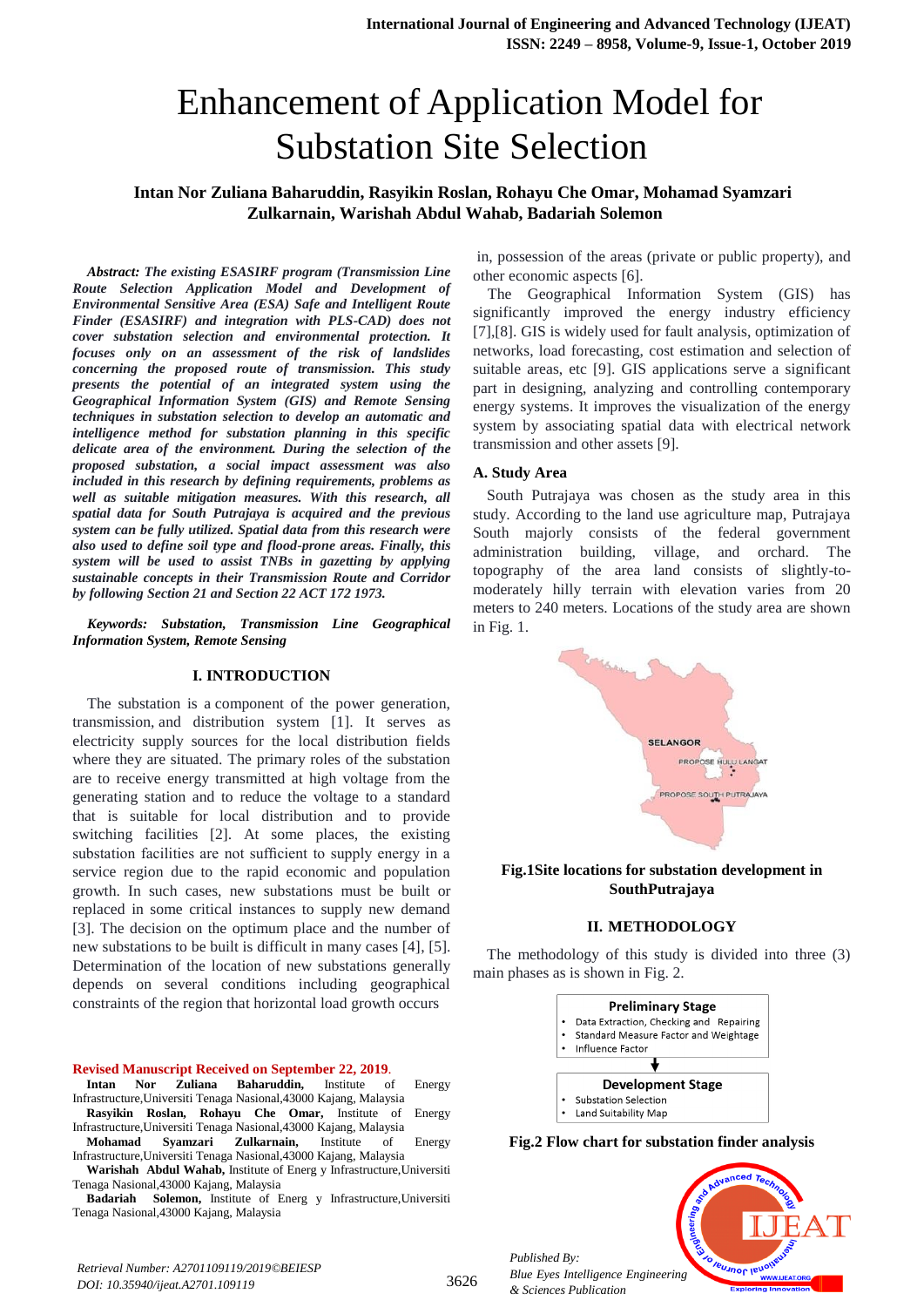# **Enhancement of Application Model for Substation Site Selection**

#### **A. Preliminary Stage**

# *I) Data Extraction, Checking and Repairing*

In this study, all spatial data involved in soil type's identification, flood-prone area and Digital Elevation Model (DEM) are based on satellite imagery (remote sensing) and GIS. The substation location selection map was generated using several parameters such as transmission line, facilities, growth, geography, geo-hazard, drain zone, ecology, land use, and soil type. These maps were divided into several layers. Each parameter has been categorized into sub-classes with a rating of 0 to 5 based on its significance to land suitability susceptibility. Besides, each factor was considered to have a differential impact on such susceptibility, the weighing process was performed before reclassifying the classes accordingly to the need of the TenagaNasionalBerhad (TNB).

Desktop studies were conducted based on 11 technical criteria (TC) as shown in Table I and 12 social criteria. These two criteria were outlined during the Technical Criteria Workshop on 11 June 2013 and the SIA Criteria Workshop on 25-26 June 2013 respectively.

**Table. 1 Description of technical criteria**

| TC             | <b>Technical</b> | <b>Criteria Description and</b>       |  |  |
|----------------|------------------|---------------------------------------|--|--|
|                | Criteria         | Weighted                              |  |  |
| TC             | Transmission     | Near to the existing and              |  |  |
| $\mathbf{1}$   | line             | proposed transmission lines           |  |  |
| <b>TC</b>      | Public           | Near to public                        |  |  |
| 2              | Infrastructure   | infrastructure that has access road.  |  |  |
|                |                  | Near to paved roads, road             |  |  |
|                |                  | reserves, unpaved roads.              |  |  |
|                |                  | Access to water,                      |  |  |
|                |                  | electricity, sewerage,                |  |  |
|                |                  | telecommunications systems and        |  |  |
|                |                  | drainage systems.                     |  |  |
| <b>TC</b>      | Development      | Avoid the development                 |  |  |
| 3              |                  | area - cadastral lot, within existing |  |  |
|                |                  | residential areas, contaminated       |  |  |
|                |                  | industrial area and water tank.       |  |  |
|                |                  | Reject: rifle range,                  |  |  |
|                |                  | cemeteries, schools, universities,    |  |  |
|                |                  | colleges, polytechnics (education),   |  |  |
|                |                  | port (jetty) / sea, railway station,  |  |  |
|                |                  | other buildings (places of worship,   |  |  |
|                |                  | historical relics), airports.         |  |  |
| <b>TC</b>      | Topographic      | To find suitable area for             |  |  |
| $\overline{4}$ |                  | substation based on topographic       |  |  |
|                |                  | criteria.                             |  |  |
|                |                  | Reject: Swamp, tin mine,              |  |  |
|                |                  | pond, gazette forestry, illegal       |  |  |
|                |                  | dumping area/landfills, lakes,        |  |  |
|                |                  | valleys.                              |  |  |
| <b>TC</b>      | Geo-hazard       | Avoid erosion, steep                  |  |  |
| 5              |                  | slopes, soil settlement and           |  |  |
|                |                  | landslides areas.                     |  |  |
| <b>TC</b>      | Flood Area       | Avoid flood prone area                |  |  |
| 6              |                  |                                       |  |  |
| TC             | Geology          | Avoid expansive soil,                 |  |  |
| 7              |                  | weak rock (limestone area).           |  |  |

| TC<br>8         | Agricultural<br>land use      | Identify the types of crops<br>(land use) – paddy, rubber, oil<br>palm, vegetable, 'cash crops',<br>cocoa, annual crops, bananas,<br>bushes, oil, grass areas, open<br>spaces.                                                                                                          |
|-----------------|-------------------------------|-----------------------------------------------------------------------------------------------------------------------------------------------------------------------------------------------------------------------------------------------------------------------------------------|
| ТC<br>9         | Soil type                     | Identify the types of<br>suitable land (soil type) - bearing<br>capacity between > $60 \text{kN/m}^2$ -<br>continental marine deposits /<br>alluvium, colluvium, residual soil -<br>igneous - Int, B, UB, sedimentary,<br>metamorphic, arenaceous, residual<br>soil (igneous - Felsic). |
| <b>TC</b><br>10 | Constraint                    | Avoid railway and river.                                                                                                                                                                                                                                                                |
| TC<br>11        | Area size $\&$<br>buffer zone | The area of substation site.<br>should take into account the<br>building line, the distance from the<br>boundary of the lot and the electric<br>power generated.<br>Avoid development in the<br>centre of cadastral lot.                                                                |

After data processing, all available data needed by the criteria have been verified and validated. This process is important to minimize any errors affecting 11 technical criteria in the selection of substation sites. Weighting and influence factor was assigned to create a land suitability map for selection of substation sites. These are essential procedures in the selection of substation sites.

#### *II) Standard Measure Factor and Weightage*

A suitable weighting system must be designed to weigh each coating to produce a suitability layer. There are 11 technical requirements have been used as weighting levels in this study. This process is essential because it forms the backbone of the methodology. The technique that has been used in this stud is the Analytic Hierarchy Process (AHP). AHP utilizes a Multi-Criteria Decision Making (MCDM) tool to convert person judgments of comparative significance to general results or weights and then transfer them to the GIS system to generate a graph of earthquake sensitivity. Generally, the cost of the project always becomes a major concern and constraint. However, in this project environmental and social aspects are also incorporated in the optimization process during substation site selection. Different weightage ratings are assigned to develop substation site selection in accordance to the TNB technical criteria.

The rating system was assigned accordingly to the needs of TNB. In general, weightage rating 5 was assigned to the least preferred area, and weightage rating 1 was assigned to the most preferred area. The rating acts as a conductor to the substation site selection process, different rating of the data will influence a different result of the substations.



*Published By:*

*& Sciences Publication*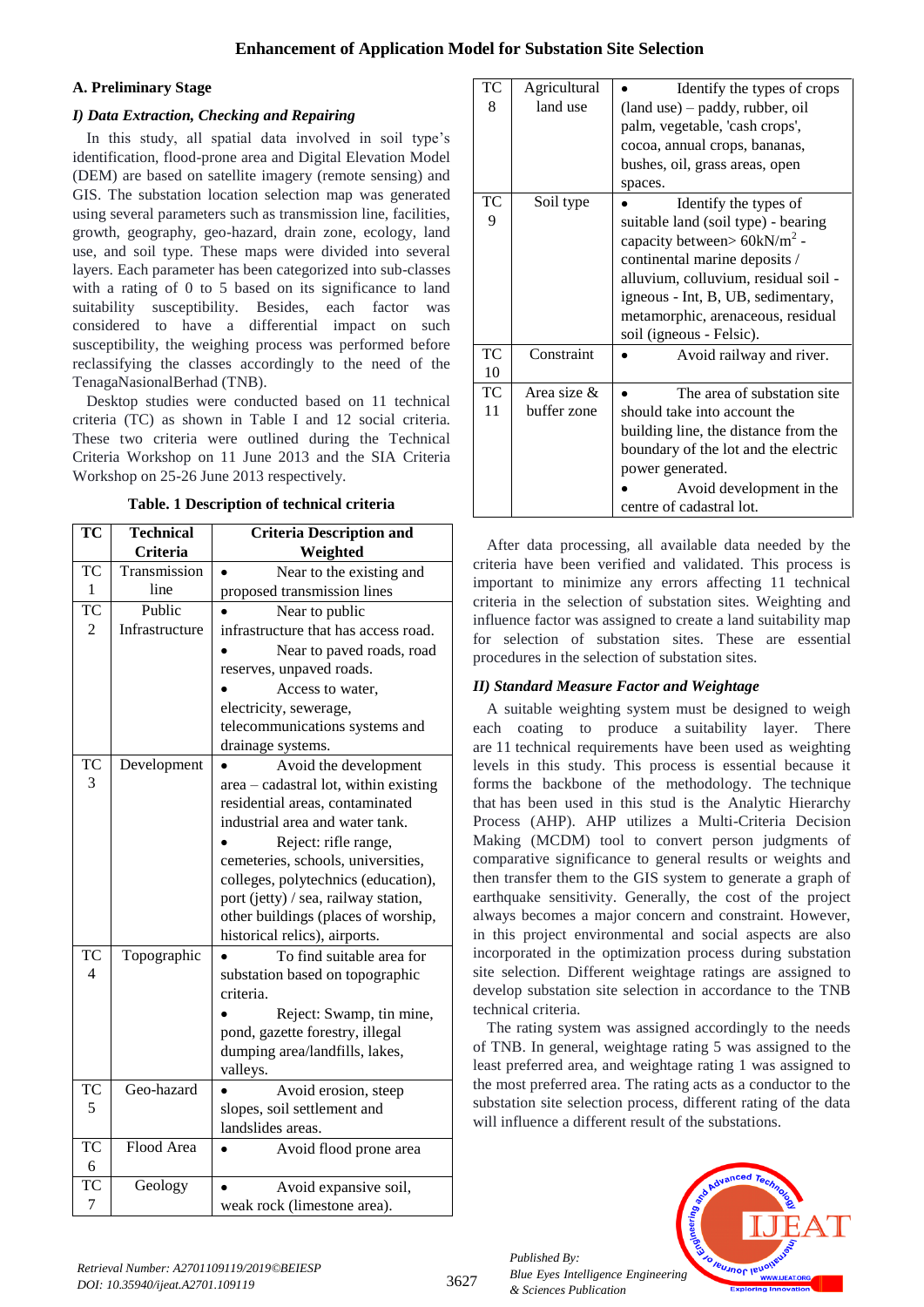# *III) Influence Factor*

In this project, the influence factor used to generate substation location is based on value as shown in Table II, which is in accordance to the TNB's needs and priorities. This influencing factor is used for a guideline to generate potential substation location. A higher percentage of influence factors indicate the priority of avoiding an area.

In this project-based on influence factor and weightage, land suitability map was generated to locate optimum substation location. Comparative analyses between potential substation locations were made to obtain optimum location which satisfies all criteria.

**Table. 2 Summary of influence factor for each criteria**

|            | <b>Criteria</b>            | <b>Influence</b><br>Factor $(\% )$ |
|------------|----------------------------|------------------------------------|
| Criteria 1 | Near to existing/new       | 17                                 |
|            | transmission line          |                                    |
| Criteria 2 | Infrastructure             | 8                                  |
| Criteria 3 | Existing development       | 10                                 |
| Criteria 4 | Topography                 | 10                                 |
| Criteria 5 | Geo-hazard                 | 8                                  |
| Criteria 6 | Flooding area              |                                    |
| Criteria 7 | Geology                    | 8                                  |
| Criteria 8 | Agriculture land use       | 10                                 |
| Criteria 9 | Type of soil (low cost)    | 12                                 |
| Criteria   | <b>Other Constraint</b>    | 3                                  |
| 10         |                            |                                    |
| Criteria   | Site size including buffer | 13                                 |
| 11         | zone                       |                                    |
|            | Total                      | 100                                |

**\*Remarks:** Influence factor derived during workshop is used as reference and guideline.

#### **B. Development Stage**

All the technical requirements involved in the method were analyzed, to determine the optimum site selection. In the early phases, all 11 criteria were processes separately to create a criteria map. The cell size used for this study was fixed at 20 meters x 20 meters. Table III shows the summary of the process involved for every technical criterion. Criteria maps for each technical criteria in the output column in Table II were used in overlaying process using GIS. All technical criteria were processed separately based on the need and type of data. Technical criteria for buffer zone (TC 11) was used to find the best location after land suitability map was generated.

**Table. 3 Summary of the process for every technical criteria**

| <b>Criteri</b><br>a | Data                                              | <b>Process</b> |                         | Outpu                 |  |
|---------------------|---------------------------------------------------|----------------|-------------------------|-----------------------|--|
| TC 1                | <b>Transmission line</b>                          | <b>Buffer</b>  |                         | Criteri<br>a 1<br>Map |  |
|                     | Road (bituminous,<br>reserve, none<br>bituminous) | <b>Buffer</b>  | Weighte<br>d<br>overlay | Criteri               |  |
| TC <sub>2</sub>     | Main pipe line                                    | <b>Buffer</b>  | using                   | a <sub>2</sub>        |  |
|                     | Electrical utility                                | <b>Buffer</b>  | equal                   | Map                   |  |
|                     | Sewerage                                          | <b>Buffer</b>  | influenc                |                       |  |

| Criteri         | Data                           | <b>Process</b>            |                   | Outpu   |
|-----------------|--------------------------------|---------------------------|-------------------|---------|
| a               | Telecommunicatio               | <b>Buffer</b>             | e factor          | t       |
|                 | n system                       |                           |                   |         |
|                 | Drainage system                | <b>Buffer</b>             |                   |         |
|                 | Cadastral lot                  | Reclassify                | Weighte           |         |
|                 | Residential                    | Reclassify                | d                 |         |
|                 | Industrial                     | Reclassify                | overlay           |         |
|                 | Water tank                     | Reclassify                | using             |         |
|                 | Rifle range                    | Reclassify                | equal<br>influenc | Criteri |
| TC <sub>3</sub> | Cemetery                       | Reclassify                | e factor          | a 3     |
|                 | <b>Education</b> area<br>Jetty | Reclassify<br>Reclassify  | (Rejecte          | Map     |
|                 | Railway station                | Reclassify                | d area            |         |
|                 | Other building                 | Reclassify                | are               |         |
|                 |                                |                           | assigned          |         |
|                 |                                |                           | as NO             |         |
|                 | Elevation                      | Create                    | DATA)<br>Weighte  |         |
|                 | (Contour line)                 | TIN and                   | d                 |         |
|                 |                                | TIN to                    | overlay           |         |
|                 |                                | raster                    | using             |         |
|                 | Tidal swamp                    | Reclassify                | equal             |         |
|                 | Tin mine                       | Reclassify                | influenc          | Criteri |
| TC <sub>4</sub> | Pond                           | Reclassify                | e factor          | a 4     |
|                 | Gazette forest                 | Reclassify                | (Rejecte          | Map     |
|                 | Illegal dumping                | Reclassify                | d area            |         |
|                 | area                           |                           | are<br>assigned   |         |
|                 | Lake                           | Reclassify                | as NO             |         |
|                 | Open spaced                    | Reclassify                | DATA)             |         |
|                 |                                |                           |                   |         |
|                 | Slope                          | Created                   | Weighte           |         |
|                 |                                | from                      | d                 |         |
|                 |                                | elevation<br>(Raster      | overlay<br>using  |         |
|                 |                                | surface)                  | equal             |         |
|                 | Landslide hazard               | Created                   | influenc          |         |
|                 | map                            | from                      | e factor          |         |
|                 |                                | reclassifie               | (Rejecte          |         |
|                 |                                | d geology                 | d area            |         |
|                 |                                | data,                     | are               |         |
|                 |                                | elevation                 | assigned          |         |
|                 |                                | data, slope<br>data, Land | as NO<br>DATA)    | Criteri |
| TC <sub>5</sub> |                                | use data.                 |                   | a 5     |
|                 |                                | and aspect                |                   | Map     |
|                 |                                | data                      |                   |         |
|                 | Erosion map                    | Created                   |                   |         |
|                 |                                | from                      |                   |         |
|                 |                                | reclassifie               |                   |         |
|                 |                                | d geology                 |                   |         |
|                 |                                | data,<br>elevation        |                   |         |
|                 |                                | data, slope               |                   |         |
|                 |                                | data, Land                |                   |         |
|                 |                                | use data,                 |                   |         |
|                 |                                | and soil                  |                   |         |
|                 |                                | data                      |                   |         |
|                 | Flood area                     | reclassify                |                   | Criteri |
| TC 6            |                                |                           |                   | a 6     |
|                 |                                |                           |                   | Map     |



*Published By:*

*& Sciences Publication*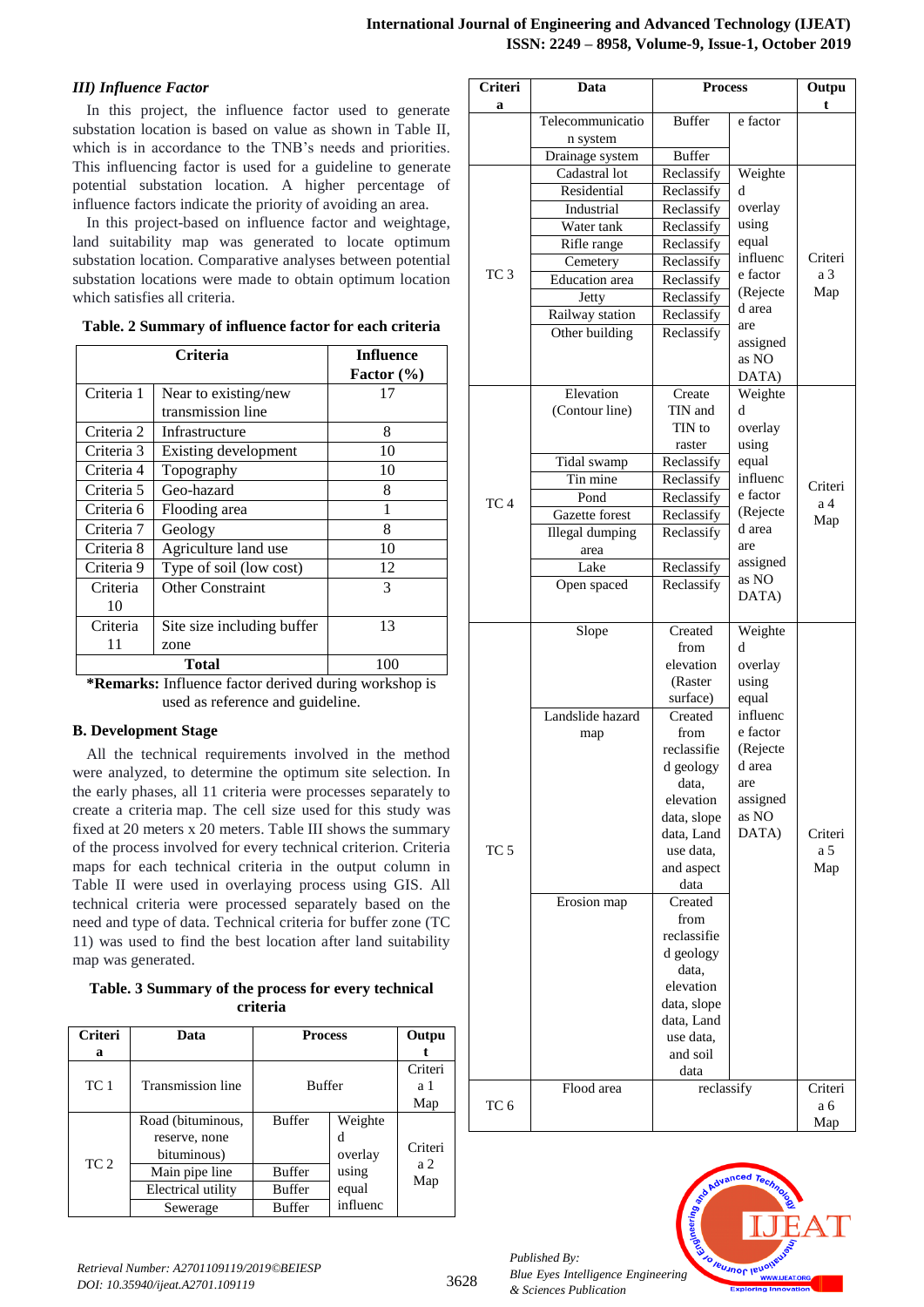| Criteri         | Data        | <b>Process</b> |          | Outpu          |
|-----------------|-------------|----------------|----------|----------------|
| a               |             |                |          |                |
|                 | Geology     | reclassify     |          | Criteri        |
| TC <sub>7</sub> |             |                |          | a <sub>7</sub> |
|                 |             |                |          | Map            |
|                 | Land use    | reclassify     |          | Criteri        |
| TC <sub>8</sub> | agriculture |                |          | a 8            |
|                 |             |                |          | Map            |
|                 | Soil type   | reclassify     |          | Criteri        |
| TC <sub>9</sub> |             |                |          | a 9            |
|                 |             |                |          | Map            |
|                 | River       | <b>Buffer</b>  | Weighte  |                |
|                 |             |                | d        |                |
|                 |             |                | overlay  | Criteri        |
| <b>TC</b> 10    | Rail        | <b>Buffer</b>  | using    | a 10           |
|                 |             |                | equal    | Map            |
|                 |             |                | influenc |                |
|                 |             |                | e factor |                |

#### *I) Substation Selection*

There are two substation kinds to be considered in this study; 275kV substations and 500kV substations that determine the substation area size. The size of the substation 275kV is 260 meters x 250 meters, while the size of the substation 500kV is 640 meters x 640 meters, including the buffer zone. The assessment of the suitability of the substation site was carried out by constructing the land suitability map based on the criteria TNB had listed.

Weightage was assigned to the data and classified in ArcMap software before processing using weighted overlay function. To obtain a cost surface layer, all the layers of criteria involved in this project have been overlaid according to the factors of influence assigned. The land suitability map had been constructed by converting the cost surface layer into the vector file which is shapefile (.shp). By using this land suitability map, the most suitable region was analyzed and chose for substation construction. The comparison is made based on the relevant technical requirements (see Table I).

Maximum and minimum elevations of the location of the substation were recognized using elevation maps generated using contour information. Whereas, a comparative of the landslide hazard map was produced after the Landslide Hazard Map (LHM) was created. Comparisons based on quantitative results have been produced using ArcGIS measurement tools, while location information was acquired using ArcGIS identification instruments. The raster image analysis was performed using a 20 meters x 20 meters cell size and each cell size is equivalent to one pixel used to determine the region of assessment.

#### **III. RESULT AND ANALYSIS**

The results of the overlaying processes in the production of the land suitability map were analyzed based on the priority of the influence factor of 11 technical requirements as shown in Table II. The influence factor was used as a guideline for the selection of potential substation locations. Table IV presents a summary of the total lot in the proposed substation area.

**Table.4Coordinate of Proposed Locations of Substation for South Putrajaya**

| <b>Study area</b> | Location<br>name | Coordinate                |  |
|-------------------|------------------|---------------------------|--|
|                   | NPS <sub>1</sub> | $02^{\circ}54'19.53''$ N, |  |
| <b>New</b>        |                  | $101^{\circ}43'42.12"$ E  |  |
| Putrajaya         | NPS <sub>2</sub> | $02^{\circ}53'41.02"$ N,  |  |
| South             |                  | 101°44'18.74" E           |  |
|                   | NPS <sub>3</sub> | $02^{\circ}54'10.42"$ N,  |  |
|                   |                  | $101^{\circ}43'56.71"$ E  |  |

A 275kV transmission line was identified in the study area. Location 1 and 3 are situated near Kampung Sungai Merab, while Location 2 is located within Kampung Bukit Piatu, as shown in Fig. 4.



**Fig. 3 Proposed locations of substation at South Putrajaya, Putajaya**

The total area of South Putrajaya is approximately 92.5 km2, which is equivalent to 231309 cells. Out of 92.5 km2, only 20.60 % of the area is considered suitable and 61.95 % of the region is classified as less suitable. Although only 1.55km2 is defined as less suitable and 15.77 % or 14059km2 of the study area is rejected due to no information status. Detailed data on the assessment of land suitability can be found in Fig. Table 4 and Table V.



**Fig. 4 Land suitability map of South Putrajaya, Putrajaya**



*Retrieval Number: A2701109119/2019©BEIESP DOI: 10.35940/ijeat.A2701.109119*

*Published By:*

*& Sciences Publication*